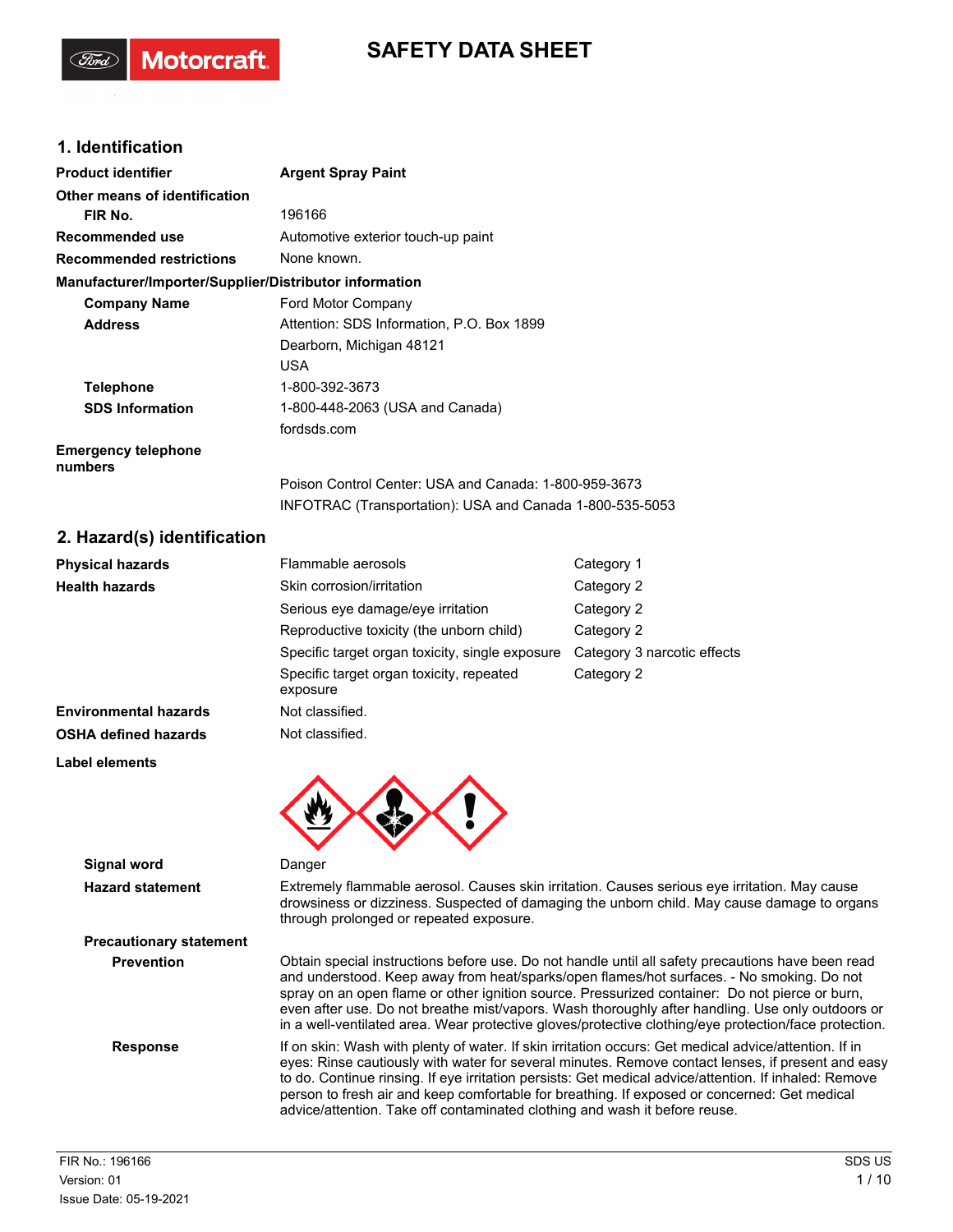**Hazard(s) not otherwise classified (HNOC)**

**Storage** Store in a well-ventilated place. Keep container tightly closed. Store locked up. Protect from sunlight. Protect from sunlight. Do not expose to temperatures exceeding 50°C/122°F. **Disposal** Dispose of contents/container in accordance with local/regional/national/international regulations. None known.

**Supplemental information** None.

## **3. Composition/information on ingredients**

**Mixtures**

| <b>Chemical name</b> | Common name and synonyms | <b>CAS number</b> | %     |
|----------------------|--------------------------|-------------------|-------|
| <b>ACETONE</b>       |                          | 67-64-1           | 38.32 |
| <b>TOLUENE</b>       |                          | 108-88-3          | 11.64 |
| <b>PROPANE</b>       |                          | 74-98-6           | 10.13 |
| <b>BUTANE</b>        |                          | 106-97-8          | 9.74  |
| <b>BUTANONE</b>      |                          | 78-93-3           | 8.46  |

#### **4. First-aid measures**

| <b>Inhalation</b>                                                                   | Remove victim to fresh air and keep at rest in a position comfortable for breathing. Call a poison<br>center or doctor/physician if you feel unwell.                                                                                                                                                               |
|-------------------------------------------------------------------------------------|--------------------------------------------------------------------------------------------------------------------------------------------------------------------------------------------------------------------------------------------------------------------------------------------------------------------|
| Skin contact                                                                        | Remove contaminated clothing. Wash with plenty of soap and water. If skin irritation occurs: Get<br>medical advice/attention. Wash contaminated clothing before reuse.                                                                                                                                             |
| Eye contact                                                                         | Immediately flush eyes with plenty of water for at least 15 minutes. Remove contact lenses, if<br>present and easy to do. Continue rinsing. Get medical attention if irritation develops and persists.                                                                                                             |
| Ingestion                                                                           | Rinse mouth. In the unlikely event of swallowing contact a physician or poison control center.                                                                                                                                                                                                                     |
| <b>Most important</b><br>symptoms/effects, acute and<br>delayed                     | May cause drowsiness or dizziness. Headache. Nausea, vomiting. Severe eye irritation.<br>Symptoms may include stinging, tearing, redness, swelling, and blurred vision. Skin irritation. May<br>cause redness and pain. Prolonged exposure may cause chronic effects.                                              |
| <b>Indication of immediate</b><br>medical attention and special<br>treatment needed | Provide general supportive measures and treat symptomatically. Keep victim under observation.<br>Symptoms may be delayed.                                                                                                                                                                                          |
| <b>General information</b>                                                          | IF exposed or concerned: Get medical advice/attention. If you feel unwell, seek medical advice<br>(show the label where possible). Ensure that medical personnel are aware of the material(s)<br>involved, and take precautions to protect themselves. Show this safety data sheet to the doctor in<br>attendance. |
| 5. Fire-fighting measures                                                           |                                                                                                                                                                                                                                                                                                                    |
| Suitable extinguishing media                                                        | Alcohol resistant foam. Powder. Carbon dioxide (CO2).                                                                                                                                                                                                                                                              |
| Unsuitable extinguishing<br>media                                                   | Do not use water jet as an extinguisher, as this will spread the fire.                                                                                                                                                                                                                                             |
| Specific hazards arising from<br>the chemical                                       | Contents under pressure. Pressurized container may explode when exposed to heat or flame.<br>During fire, gases hazardous to health may be formed. Upon decomposition, this product emits<br>carbon monoxide, carbon dioxide and/or low molecular weight hydrocarbons.                                             |
| Special protective equipment<br>and precautions for firefighters                    | Firefighters must use standard protective equipment including flame retardant coat, helmet with<br>face shield, gloves, rubber boots, and in enclosed spaces, SCBA.                                                                                                                                                |
| <b>Fire fighting</b><br>equipment/instructions                                      | Move containers from fire area if you can do so without risk. Containers should be cooled with<br>water to prevent vapor pressure build up. For massive fire in cargo area, use unmanned hose<br>holder or monitor nozzles, if possible. If not, withdraw and let fire burn out.                                   |
| <b>Specific methods</b>                                                             | Use standard firefighting procedures and consider the hazards of other involved materials. Move<br>containers from fire area if you can do so without risk. In the event of fire and/or explosion do not<br>breathe fumes.                                                                                         |
| <b>General fire hazards</b>                                                         | Extremely flammable aerosol.                                                                                                                                                                                                                                                                                       |
| 6. Accidental release measures                                                      |                                                                                                                                                                                                                                                                                                                    |

#### Avoid contact with eyes, skin, and clothing. Do not breathe mist/vapors. Ventilate closed spaces before entering them. Do not touch damaged containers or spilled material unless wearing appropriate protective clothing. Keep people away from and upwind of spill/leak. Keep unnecessary personnel away. Local authorities should be advised if significant spillages cannot be contained. Wear appropriate protective equipment and clothing during clean-up. For personal protection, see section 8 of the SDS. **Personal precautions, protective equipment and emergency procedures**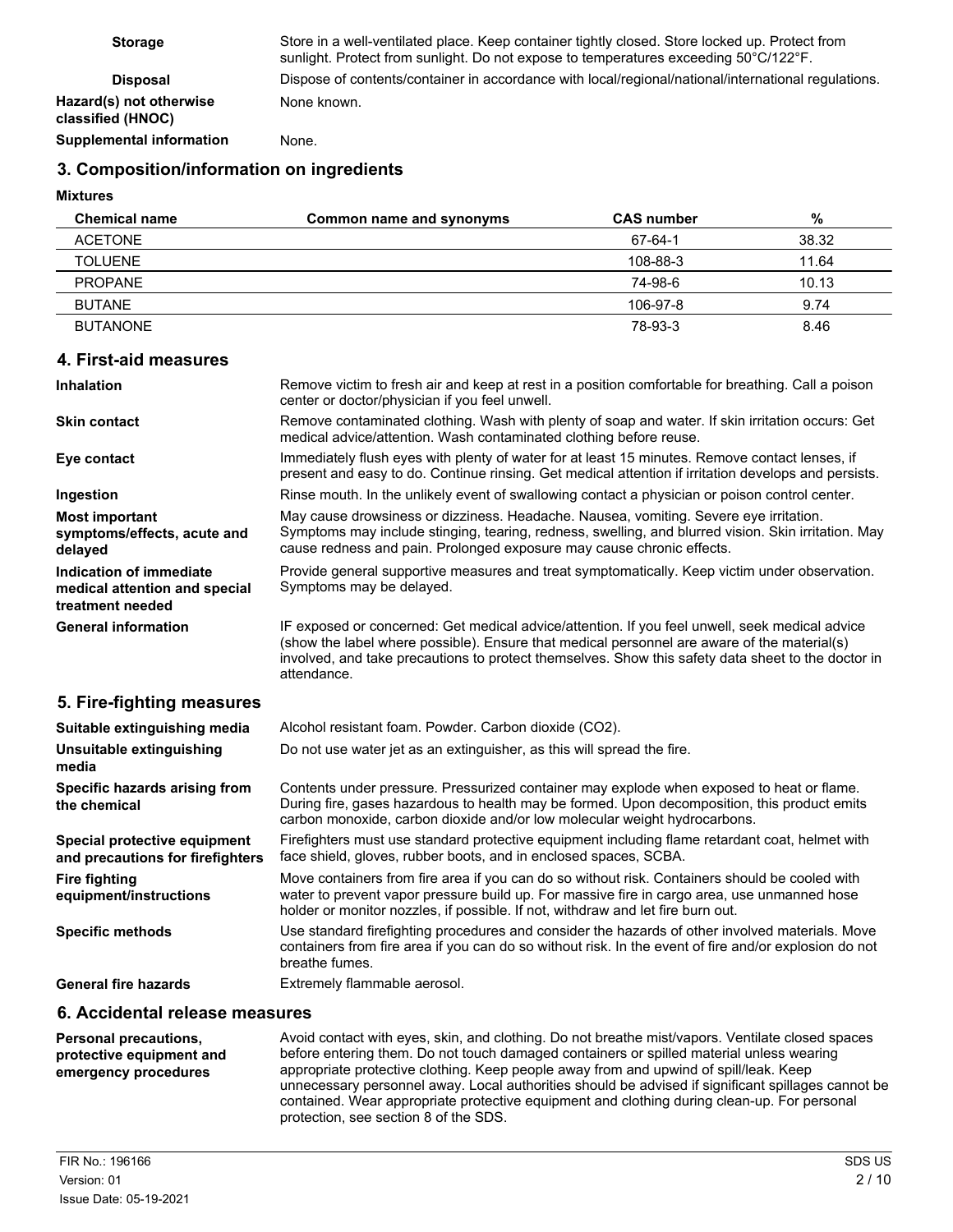| <b>Methods and materials for</b><br>containment and cleaning up | Refer to attached safety data sheets and/or instructions for use. Stop leak if you can do so without<br>risk. Eliminate all ignition sources (no smoking, flares, sparks, or flames in immediate area). Keep<br>combustibles (wood, paper, oil, etc.) away from spilled material. Absorb in vermiculite, dry sand or<br>earth and place into containers. Following product recovery, flush area with water.<br>Small Spills: Wipe up with absorbent material (e.g. cloth, fleece). Clean surface thoroughly to                                                                                                                                                                                                                                                                                                                                                                                                                                                                                                              |
|-----------------------------------------------------------------|-----------------------------------------------------------------------------------------------------------------------------------------------------------------------------------------------------------------------------------------------------------------------------------------------------------------------------------------------------------------------------------------------------------------------------------------------------------------------------------------------------------------------------------------------------------------------------------------------------------------------------------------------------------------------------------------------------------------------------------------------------------------------------------------------------------------------------------------------------------------------------------------------------------------------------------------------------------------------------------------------------------------------------|
|                                                                 | remove residual contamination. For waste disposal, see section 13 of the SDS.                                                                                                                                                                                                                                                                                                                                                                                                                                                                                                                                                                                                                                                                                                                                                                                                                                                                                                                                               |
| <b>Environmental precautions</b>                                | Avoid discharge into drains, water courses or onto the ground.                                                                                                                                                                                                                                                                                                                                                                                                                                                                                                                                                                                                                                                                                                                                                                                                                                                                                                                                                              |
| 7. Handling and storage                                         |                                                                                                                                                                                                                                                                                                                                                                                                                                                                                                                                                                                                                                                                                                                                                                                                                                                                                                                                                                                                                             |
| <b>Precautions for safe handling</b>                            | Pregnant or breastfeeding women must not handle this product. Obtain special instructions before<br>use. Do not handle until all safety precautions have been read and understood. Avoid contact with<br>eyes, skin, and clothing. Do not breathe mist/vapors. Avoid prolonged exposure. Use only in<br>well-ventilated areas. Do not spray on a naked flame or any other incandescent material. Do not<br>smoke while using or until sprayed surface is thoroughly dry. Do not cut, weld, solder, drill, grind,<br>or expose containers to heat, flame, sparks, or other sources of ignition. Pressurized container:<br>Do not pierce or burn, even after use. Do not re-use empty containers. Do not use if spray button<br>is missing or defective. All equipment used when handling the product must be grounded. Should<br>be handled in closed systems, if possible. Observe good industrial hygiene practices. Wear<br>appropriate personal protective equipment. For personal protection, see Section 8 of the SDS. |
| Conditions for safe storage,<br>including any incompatibilities | Store locked up. Pressurized container. Protect from sunlight and do not expose to temperatures<br>exceeding 50°C/122 °F. Do not puncture, incinerate or crush. Do not handle or store near an open<br>flame, heat or other sources of ignition. This material can accumulate static charge which may<br>cause spark and become an ignition source. Store in tightly closed container. Store away from<br>incompatible materials (see Section 10 of the SDS).                                                                                                                                                                                                                                                                                                                                                                                                                                                                                                                                                               |

# **8. Exposure controls/personal protection**

# **Occupational exposure limits**<br>The following constituents a

the only constituents of the product which have a PEL, TLV or other recommended exposure limit. At this time, the other constituents have no known exposure limits.

| US. OSHA Table Z-1 Limits for Air Contaminants (29 CFR 1910.1000)<br><b>Components</b> | <b>Type</b> | <b>Value</b> |        |
|----------------------------------------------------------------------------------------|-------------|--------------|--------|
| ACETONE (CAS 67-64-1)                                                                  | PEL         | 2400 mg/m3   |        |
|                                                                                        |             | 1000 ppm     |        |
| BUTANONE (CAS 78-93-3)                                                                 | PEL         | 590 mg/m3    |        |
|                                                                                        |             | 200 ppm      |        |
| PROPANE (CAS 74-98-6)                                                                  | PEL         | 1800 mg/m3   |        |
|                                                                                        |             | 1000 ppm     |        |
| US. OSHA Table Z-2 (29 CFR 1910.1000)                                                  |             |              |        |
| <b>Components</b>                                                                      | <b>Type</b> | Value        |        |
| <b>TOLUENE (CAS 108-88-3)</b>                                                          | Ceiling     | 300 ppm      |        |
|                                                                                        | <b>TWA</b>  | 200 ppm      |        |
| <b>US. ACGIH Threshold Limit Values</b>                                                |             |              |        |
| <b>Components</b>                                                                      | <b>Type</b> | Value        |        |
| ACETONE (CAS 67-64-1)                                                                  | <b>STEL</b> | 500 ppm      |        |
|                                                                                        | <b>TWA</b>  | 250 ppm      |        |
| <b>BUTANE (CAS 106-97-8)</b>                                                           | <b>STEL</b> | 1000 ppm     |        |
| BUTANONE (CAS 78-93-3)                                                                 | <b>STEL</b> | 300 ppm      |        |
|                                                                                        | <b>TWA</b>  | 200 ppm      |        |
| <b>TOLUENE (CAS 108-88-3)</b>                                                          | <b>TWA</b>  | 20 ppm       |        |
| US. NIOSH: Pocket Guide to Chemical Hazards                                            |             |              |        |
| <b>Components</b>                                                                      | <b>Type</b> | <b>Value</b> |        |
| ACETONE (CAS 67-64-1)                                                                  | <b>TWA</b>  | 590 mg/m3    |        |
|                                                                                        |             | 250 ppm      |        |
| <b>BUTANE (CAS 106-97-8)</b>                                                           | <b>TWA</b>  | 1900 mg/m3   |        |
|                                                                                        |             | 800 ppm      |        |
| FIR No.: 196166                                                                        |             |              | SDS US |
| Version: 01                                                                            |             |              | 3/10   |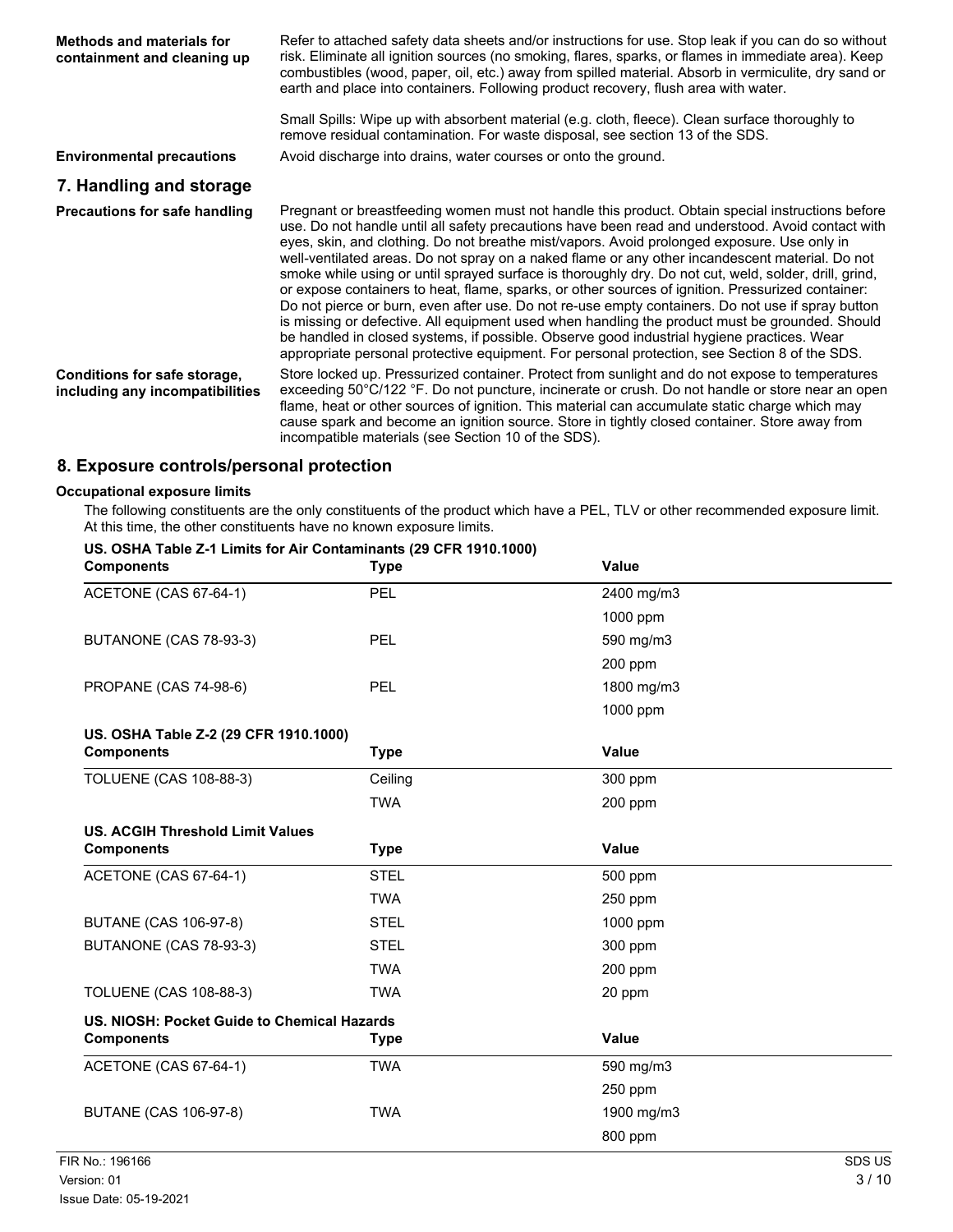# **US. NIOSH: Pocket Guide to Chemical Hazards**

| <b>Components</b>             | <b>Type</b> | <b>Value</b> |  |
|-------------------------------|-------------|--------------|--|
| BUTANONE (CAS 78-93-3)        | <b>STEL</b> | 885 mg/m3    |  |
|                               |             | 300 ppm      |  |
|                               | <b>TWA</b>  | 590 mg/m3    |  |
|                               |             | 200 ppm      |  |
| PROPANE (CAS 74-98-6)         | <b>TWA</b>  | 1800 mg/m3   |  |
|                               |             | 1000 ppm     |  |
| <b>TOLUENE (CAS 108-88-3)</b> | <b>STEL</b> | 560 mg/m3    |  |
|                               |             | 150 ppm      |  |
|                               | <b>TWA</b>  | 375 mg/m3    |  |
|                               |             | 100 ppm      |  |

#### **Biological limit values**

#### **ACGIH Biological Exposure Indices**

| <b>Components</b>                                         | Value       | <b>Determinant</b>           | <b>Specimen</b>        | <b>Sampling Time</b> |
|-----------------------------------------------------------|-------------|------------------------------|------------------------|----------------------|
| ACETONE (CAS 67-64-1)                                     | 25 ma/l     | Acetone                      | Urine                  | $\star$              |
| BUTANONE (CAS 78-93-3) 2 mg/l                             |             | <b>MEK</b>                   | Urine                  | $\star$              |
| TOLUENE (CAS 108-88-3) 0.3 mg/g                           |             | o-Cresol, with<br>hydrolysis | Creatinine in<br>urine | $\star$              |
|                                                           | $0.03$ mg/l | Toluene                      | Urine                  | $\star$              |
|                                                           | $0.02$ mg/l | Toluene                      | <b>Blood</b>           | $\star$              |
| * - For sampling details, please see the source document. |             |                              |                        |                      |

#### **Exposure guidelines**

**controls**

#### **US - California OELs: Skin designation**

TOLUENE (CAS 108-88-3) Can be absorbed through the skin.

#### **US - Minnesota Haz Subs: Skin designation applies**

TOLUENE (CAS 108-88-3) Skin designation applies.

Provide eyewash station and safety shower. Use adequate ventilation to control airborne concentrations below the exposure limits/guidelines. If user operations generate a vapor, dust and/or mist, use process enclosure, appropriate local exhaust ventilation, or other engineering controls to control airborne levels below the recommended exposure limits/guidelines. **Appropriate engineering**

## **Individual protection measures, such as personal protective equipment**

| Eye/face protection       | Wear safety glasses with side shields (or goggles). |
|---------------------------|-----------------------------------------------------|
| Object month of the state |                                                     |

| <b>Skin protection</b>            |                                                                                                                                                                                                                                                                                                                                                          |
|-----------------------------------|----------------------------------------------------------------------------------------------------------------------------------------------------------------------------------------------------------------------------------------------------------------------------------------------------------------------------------------------------------|
| <b>Hand protection</b>            | Suitable chemical protective gloves should be worn when the potential exists for skin exposure.<br>The choice of an appropriate glove does not only depend on its material but also on other quality<br>features and is different from one producer to the other. Nitrile gloves are recommended.                                                        |
| Other                             | Wear appropriate chemical resistant clothing if applicable.                                                                                                                                                                                                                                                                                              |
| <b>Respiratory protection</b>     | If engineering controls do not maintain airborne concentrations to a level which is adequate to<br>protect worker health, an approved respirator must be worn. Respirator selection, use and<br>maintenance should be in accordance with the requirements of OSHA Respiratory Protection<br>Standard 29 CFR 1910.134 and/or Canadian Standard CSA Z94.4. |
| <b>Thermal hazards</b>            | Wear appropriate thermal protective clothing, when necessary.                                                                                                                                                                                                                                                                                            |
| General hygiene<br>considerations | Observe any medical surveillance requirements. When using do not smoke. Always observe good<br>personal hygiene measures, such as washing after handling the material and before eating,<br>drinking, and/or smoking. Routinely wash work clothing and protective equipment to remove<br>contaminants.                                                   |

## **9. Physical and chemical properties**

| Appearance            |                |
|-----------------------|----------------|
| <b>Physical state</b> | Liguid.        |
| Form                  | Aerosol.       |
| Color                 | Not available. |
|                       |                |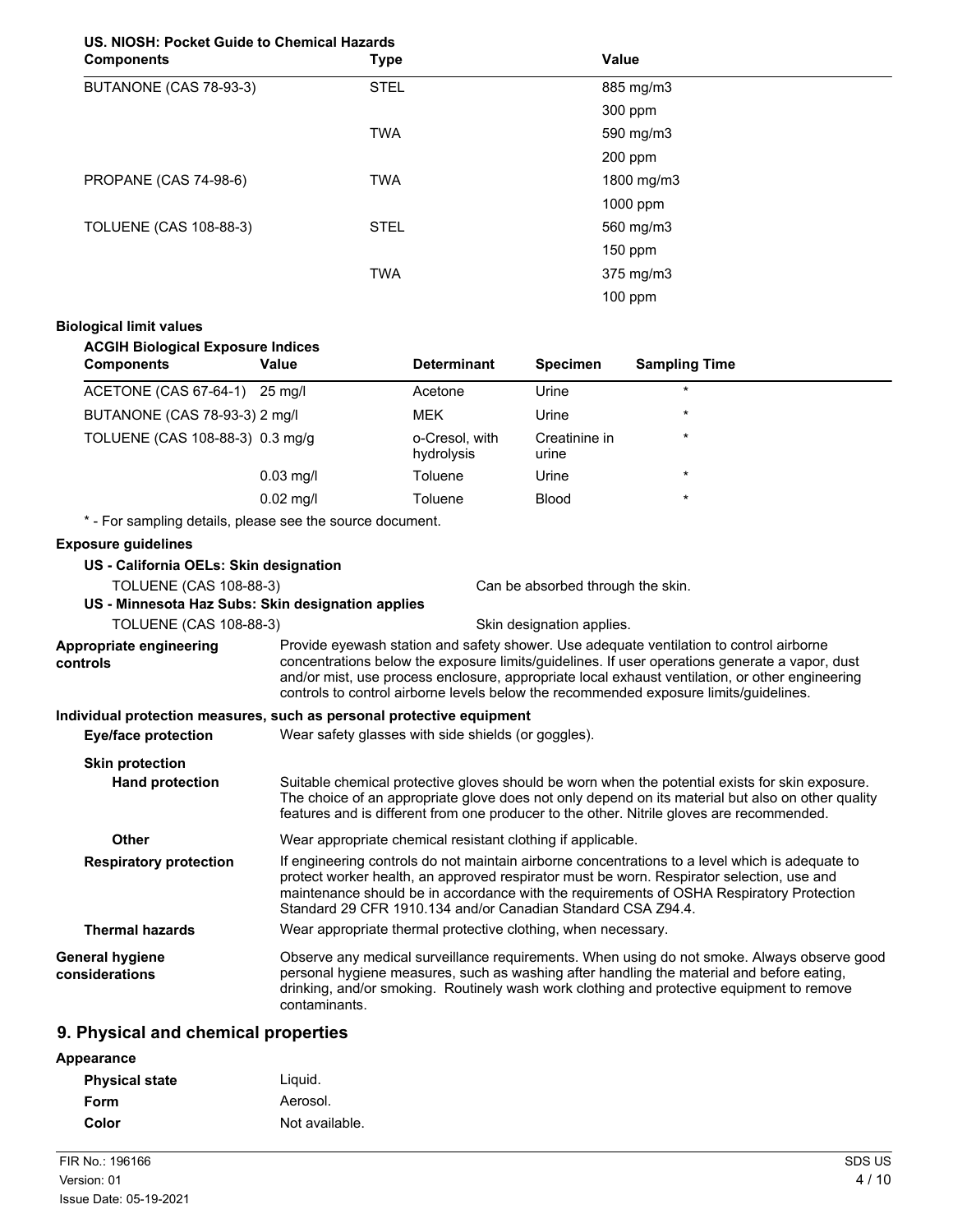| Odor                                         | Not available.                                |
|----------------------------------------------|-----------------------------------------------|
| Odor threshold                               | Not available.                                |
| рH                                           | Not available.                                |
| Melting point/freezing point                 | Not available.                                |
| Initial boiling point and boiling            | Not available.                                |
| range                                        |                                               |
| <b>Flash point</b>                           | -20.2 °F (-29.0 °C) Pensky-Martens Closed Cup |
| <b>Evaporation rate</b>                      | $5.6$ (BuAc=1)                                |
| Flammability (solid, gas)                    | Not applicable.                               |
| Upper/lower flammability or explosive limits |                                               |
|                                              |                                               |

| Explosive limit - lower (%)                       | $1\%$                |
|---------------------------------------------------|----------------------|
| Explosive limit - upper (%)                       | 19 %                 |
| Vapor pressure                                    | 101.3 kPa @ 20° C    |
| Vapor density                                     | 1.5 (Air=1)          |
| <b>Relative density</b>                           | 0.76                 |
| Solubility(ies)                                   |                      |
| Solubility (water)                                | Not available.       |
| <b>Partition coefficient</b><br>(n-octanol/water) | Not available.       |
| <b>Auto-ignition temperature</b>                  | Not available.       |
| <b>Decomposition temperature</b>                  | Not available.       |
| Viscosity                                         | $< 20.5 \text{ cSt}$ |
| <b>Viscosity temperature</b>                      | 104 °F (40 °C)       |
| <b>Other information</b>                          |                      |
| <b>Flame projection</b>                           | 30 in                |
| <b>Heat of combustion</b>                         | 28.9 kJ/g            |
| VOC                                               | 51.4 % w/w           |

# **10. Stability and reactivity**

| <b>Reactivity</b>                            | The product is stable and non-reactive under normal conditions of use, storage and transport.                                                     |
|----------------------------------------------|---------------------------------------------------------------------------------------------------------------------------------------------------|
| <b>Chemical stability</b>                    | Material is stable under normal conditions.                                                                                                       |
| <b>Possibility of hazardous</b><br>reactions | Hazardous polymerization does not occur.                                                                                                          |
| <b>Conditions to avoid</b>                   | Avoid temperatures exceeding the decomposition temperature. Avoid temperatures exceeding the<br>flash point. Contact with incompatible materials. |
| Incompatible materials                       | Strong oxidizing agents. Amines. Ammonia. Caustics. Chlorine. Fluorine. Isocyanates. Nitrates.                                                    |
| <b>Hazardous decomposition</b><br>products   | Upon decomposition, this product emits carbon monoxide, carbon dioxide and/or low molecular<br>weight hydrocarbons.                               |

# **11. Toxicological information**

### **Information on likely routes of exposure**

| <b>Inhalation</b>                                                                  | May cause drowsiness or dizziness. Headache. Nausea, vomiting. Prolonged inhalation may be<br>harmful. May cause damage to organs through prolonged or repeated exposure by inhalation.                                 |
|------------------------------------------------------------------------------------|-------------------------------------------------------------------------------------------------------------------------------------------------------------------------------------------------------------------------|
| <b>Skin contact</b>                                                                | Causes skin irritation. May be harmful in contact with skin.                                                                                                                                                            |
| Eye contact                                                                        | Causes serious eve irritation.                                                                                                                                                                                          |
| Ingestion                                                                          | Based on available data, the classification criteria are not met. Droplets of the product aspirated<br>into the lungs through ingestion or vomiting may cause a serious chemical pneumonia.                             |
| Symptoms related to the<br>physical, chemical and<br>toxicological characteristics | May cause drowsiness or dizziness. Headache. Nausea, vomiting. Severe eye irritation.<br>Symptoms may include stinging, tearing, redness, swelling, and blurred vision. Skin irritation. May<br>cause redness and pain. |
| Information on toxicological effects                                               |                                                                                                                                                                                                                         |

## **Acute toxicity**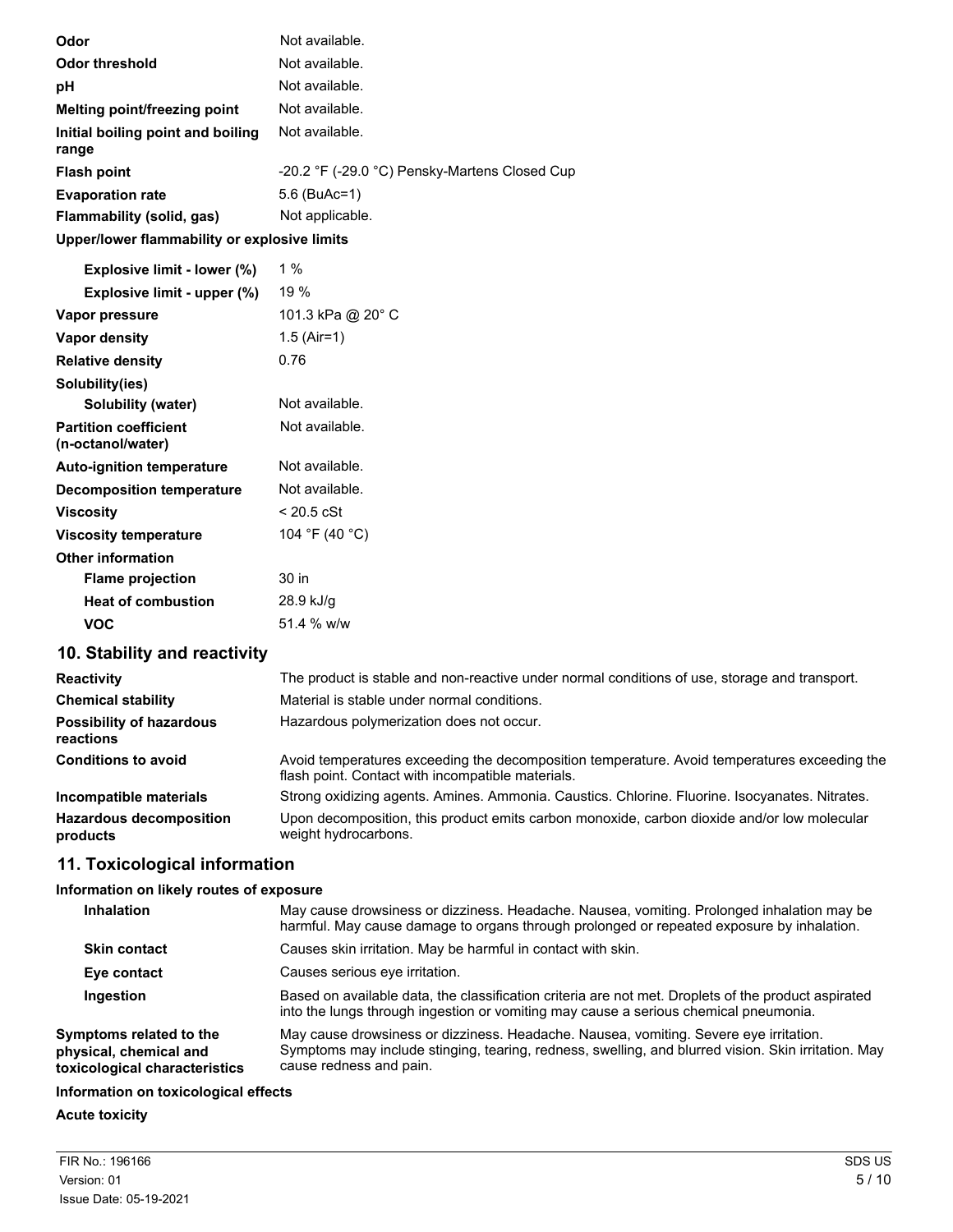| <b>Components</b>             | <b>Species</b> | <b>Calculated/Test Results</b> |
|-------------------------------|----------------|--------------------------------|
| ACETONE (CAS 67-64-1)         |                |                                |
| <b>Acute</b>                  |                |                                |
| <b>Dermal</b>                 |                |                                |
| LD50                          | Rabbit         | 20000 mg/kg                    |
|                               |                | 20 ml/kg                       |
| Inhalation                    |                |                                |
| LC50                          | Rat            | 76 mg/l, 4 Hours               |
|                               |                | 50.1 mg/l, 8 Hours             |
| Oral                          |                |                                |
| LD50                          | Mouse          | 3000 mg/kg                     |
|                               |                | 5.2 g/kg                       |
|                               | Rabbit         | 5340 mg/kg                     |
|                               | Rat            | 9800 mg/kg                     |
|                               |                | 5800 mg/kg                     |
| Other                         |                |                                |
| LD50                          | Mouse          | 1297 mg/kg                     |
|                               | Rat            | 5500 mg/kg                     |
| <b>BUTANE (CAS 106-97-8)</b>  |                |                                |
| <b>Acute</b>                  |                |                                |
| Inhalation                    |                |                                |
| LC50                          | Mouse          | 680 mg/l, 2 Hours              |
|                               | Rat            | 658 mg/l, 4 Hours              |
| BUTANONE (CAS 78-93-3)        |                |                                |
| <b>Acute</b>                  |                |                                |
| <b>Dermal</b>                 |                |                                |
| LD50                          | Rabbit         | > 8000 mg/kg                   |
| Inhalation                    |                |                                |
| LC50                          | Mouse          | 11000 ppm, 45 Minutes          |
|                               | Rat            | 11700 ppm, 4 Hours             |
| Oral                          |                |                                |
| LD50                          | Mouse          | 670 mg/kg                      |
|                               | Rat            | 4500 - 6800 mg/kg              |
|                               |                | 2300 - 3500 mg/kg              |
| Other                         |                |                                |
| LD50                          | Mouse          | 1660 g/kg, 24 Hours            |
|                               | Rat            | 12290 mg/kg, 24 Hours          |
| PROPANE (CAS 74-98-6)         |                |                                |
| <b>Acute</b>                  |                |                                |
| Inhalation                    |                |                                |
| LC50                          | Rat            | > 1464 mg/l, 15 Minutes        |
|                               |                | > 1443 mg/l, 15 Minutes        |
| <b>TOLUENE (CAS 108-88-3)</b> |                |                                |
| <b>Acute</b>                  |                |                                |
| <b>Dermal</b>                 |                |                                |
| LD50                          | Rabbit         | 12120 mg/kg                    |
|                               |                | 14.1 ml/kg                     |
| Inhalation                    |                |                                |
| LC50                          | Mouse          | 5320 ppm, 8 Hours              |
|                               |                | 400 ppm, 24 Hours              |
|                               |                |                                |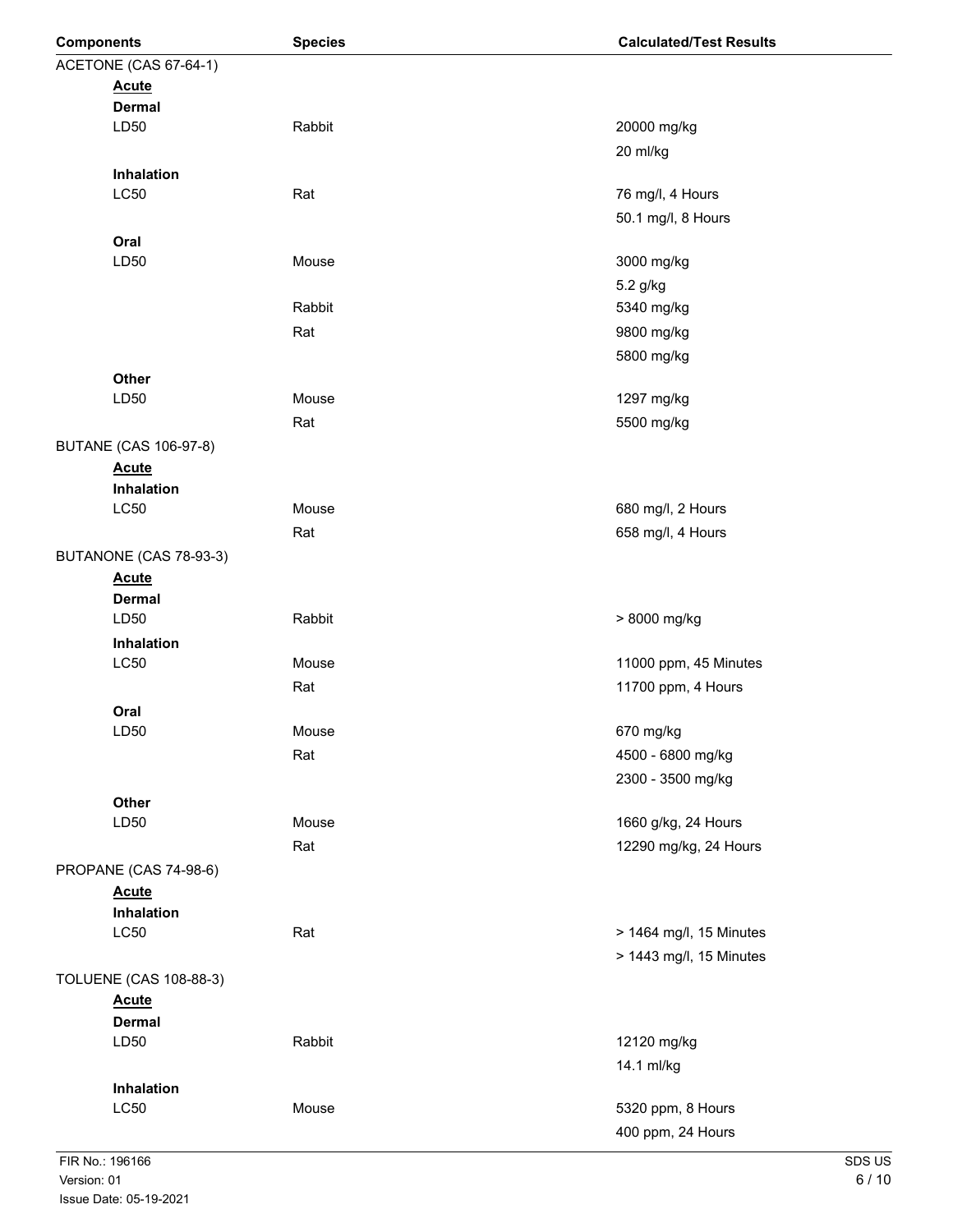| <b>Components</b>                                     | <b>Species</b>                                                        | <b>Calculated/Test Results</b>                                                                 |
|-------------------------------------------------------|-----------------------------------------------------------------------|------------------------------------------------------------------------------------------------|
|                                                       | Rat                                                                   | 26700 ppm, 1 Hours                                                                             |
|                                                       |                                                                       | 12200 ppm, 2 Hours                                                                             |
|                                                       |                                                                       | 8000 ppm, 4 Hours                                                                              |
| Oral                                                  |                                                                       |                                                                                                |
| LD50                                                  | Rat                                                                   | 5000 mg/kg                                                                                     |
|                                                       |                                                                       | 2.6 g/kg                                                                                       |
| <b>Other</b>                                          |                                                                       |                                                                                                |
| LD50                                                  | Mouse                                                                 | 2250 mg/kg                                                                                     |
|                                                       |                                                                       | 640 mg/kg                                                                                      |
|                                                       |                                                                       | 59 mg/kg                                                                                       |
|                                                       |                                                                       | 1.15 g/kg                                                                                      |
|                                                       | Rat                                                                   | 1960 mg/kg                                                                                     |
|                                                       |                                                                       | 1332 mg/kg                                                                                     |
|                                                       |                                                                       | 1.64 g/kg                                                                                      |
| <b>Skin corrosion/irritation</b>                      | Causes skin irritation.                                               |                                                                                                |
| Serious eye damage/eye<br>irritation                  | Causes serious eye irritation.                                        |                                                                                                |
| Respiratory or skin sensitization                     |                                                                       |                                                                                                |
| <b>Respiratory sensitization</b>                      | Not a respiratory sensitizer.                                         |                                                                                                |
| <b>Skin sensitization</b>                             | This product is not expected to cause skin sensitization.             |                                                                                                |
| Germ cell mutagenicity                                | mutagenic or genotoxic.                                               | No data available to indicate product or any components present at greater than 0.1% are       |
| Carcinogenicity                                       | Not classifiable as to carcinogenicity to humans.                     |                                                                                                |
| Not listed.                                           | IARC Monographs. Overall Evaluation of Carcinogenicity                |                                                                                                |
| Not listed.                                           | OSHA Specifically Regulated Substances (29 CFR 1910.1001-1053)        |                                                                                                |
| <b>Reproductive toxicity</b>                          | Possible reproductive hazard. Suspected of damaging the unborn child. |                                                                                                |
| Specific target organ toxicity -<br>single exposure   | May cause drowsiness or dizziness.                                    |                                                                                                |
| Specific target organ toxicity -<br>repeated exposure | Heart. Vascular system. Reproductive organs.                          | May cause damage to organs through prolonged or repeated exposure. Liver. Urinary system.      |
| <b>Aspiration hazard</b>                              | May be harmful if swallowed and enters airways.                       |                                                                                                |
| <b>Chronic effects</b>                                | repeated exposure.                                                    | Prolonged inhalation may be harmful. May cause damage to organs through prolonged or           |
| 12. Ecological information                            |                                                                       |                                                                                                |
| <b>Ecotoxicity</b>                                    |                                                                       | The product is not classified as environmentally hazardous. However, this does not exclude the |

**Ecotoxicity**

The product is not classified as environmentally hazardous. However, this does not exclude the possibility that large or frequent spills can have a harmful or damaging effect on the environment.

#### **Ecotoxicity**

| <b>Components</b>      |                  | <b>Species</b>                                          | <b>Calculated/Test Results</b> |
|------------------------|------------------|---------------------------------------------------------|--------------------------------|
| ACETONE (CAS 67-64-1)  |                  |                                                         |                                |
| <b>Aquatic</b>         |                  |                                                         |                                |
| Crustacea              | EC <sub>50</sub> | Water flea (Daphnia magna)                              | 10294 - 17704 mg/l, 48 hours   |
| Fish                   | LC50             | Rainbow trout, donaldson trout<br>(Oncorhynchus mykiss) | 4740 - 6330 mg/l, 96 hours     |
| BUTANONE (CAS 78-93-3) |                  |                                                         |                                |
| <b>Aquatic</b>         |                  |                                                         |                                |
| Crustacea              | EC <sub>50</sub> | Water flea (Daphnia magna)                              | 4025 - 6440 mg/l, 48 hours     |
| Fish                   | LC50             | Sheepshead minnow (Cyprinodon<br>variegatus)            | $>$ 400 mg/l, 96 hours         |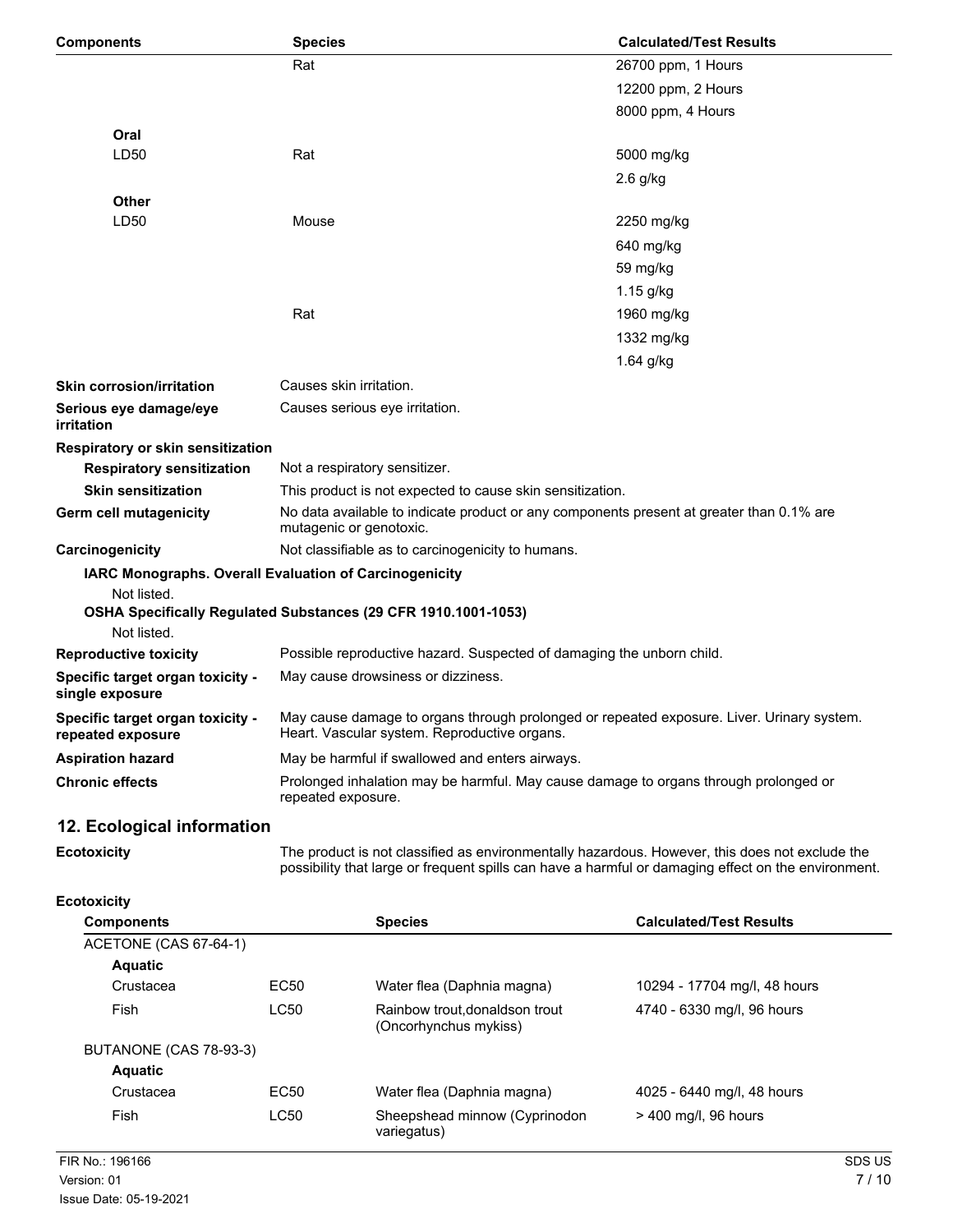| <b>Components</b>                                            | <b>Species</b>                                                                                                                                                                                                                                                                                                                          |                                                                                                      | <b>Calculated/Test Results</b>                                                            |
|--------------------------------------------------------------|-----------------------------------------------------------------------------------------------------------------------------------------------------------------------------------------------------------------------------------------------------------------------------------------------------------------------------------------|------------------------------------------------------------------------------------------------------|-------------------------------------------------------------------------------------------|
| <b>TOLUENE (CAS 108-88-3)</b>                                |                                                                                                                                                                                                                                                                                                                                         |                                                                                                      |                                                                                           |
| <b>Aquatic</b>                                               |                                                                                                                                                                                                                                                                                                                                         |                                                                                                      |                                                                                           |
| Crustacea                                                    | EC50                                                                                                                                                                                                                                                                                                                                    | Water flea (Daphnia magna)                                                                           | 5.46 - 9.83 mg/l, 48 hours                                                                |
| Fish                                                         | LC50                                                                                                                                                                                                                                                                                                                                    | Rainbow trout, donaldson trout<br>(Oncorhynchus mykiss)                                              | 5.89 - 7.81 mg/l, 96 hours                                                                |
| Persistence and degradability                                |                                                                                                                                                                                                                                                                                                                                         | No data is available on the degradability of any ingredients in the mixture.                         |                                                                                           |
| <b>Bioaccumulative potential</b>                             |                                                                                                                                                                                                                                                                                                                                         |                                                                                                      |                                                                                           |
| Partition coefficient n-octanol / water (log Kow)            |                                                                                                                                                                                                                                                                                                                                         |                                                                                                      |                                                                                           |
| <b>ACETONE</b>                                               |                                                                                                                                                                                                                                                                                                                                         | $-0.24$                                                                                              |                                                                                           |
| <b>BUTANE</b>                                                |                                                                                                                                                                                                                                                                                                                                         | 2.89                                                                                                 |                                                                                           |
| <b>BUTANONE</b>                                              |                                                                                                                                                                                                                                                                                                                                         | 0.29                                                                                                 |                                                                                           |
| <b>PROPANE</b>                                               |                                                                                                                                                                                                                                                                                                                                         | 2.36                                                                                                 |                                                                                           |
| <b>TOLUENE</b>                                               |                                                                                                                                                                                                                                                                                                                                         | 2.73                                                                                                 |                                                                                           |
| <b>Mobility in soil</b>                                      | No data available.                                                                                                                                                                                                                                                                                                                      |                                                                                                      |                                                                                           |
| Other adverse effects                                        | potential.                                                                                                                                                                                                                                                                                                                              |                                                                                                      | The product contains volatile organic compounds which have a photochemical ozone creation |
| 13. Disposal considerations                                  |                                                                                                                                                                                                                                                                                                                                         |                                                                                                      |                                                                                           |
| <b>Disposal instructions</b>                                 | Collect and reclaim or dispose in sealed containers at licensed waste disposal site. Contents<br>under pressure. Do not puncture, incinerate or crush. If discarded, this product is considered a<br>RCRA ignitable waste, D001. Dispose of contents/container in accordance with<br>local/regional/national/international regulations. |                                                                                                      |                                                                                           |
| <b>Local disposal regulations</b>                            |                                                                                                                                                                                                                                                                                                                                         | Dispose in accordance with all applicable regulations.                                               |                                                                                           |
| <b>Hazardous waste code</b>                                  | D001: Waste Flammable material with a flash point <140 F<br>D035: Waste Methyl ethyl ketone<br>The waste code should be assigned in discussion between the user, the producer and the waste<br>disposal company.                                                                                                                        |                                                                                                      |                                                                                           |
| Waste from residues / unused<br>products                     | Dispose of in accordance with local regulations. Empty containers or liners may retain some<br>product residues. This material and its container must be disposed of in a safe manner (see:<br>Disposal instructions).                                                                                                                  |                                                                                                      |                                                                                           |
| <b>Contaminated packaging</b>                                | Since emptied containers may retain product residue, follow label warnings even after container is<br>emptied. Empty containers should be taken to an approved waste handling site for recycling or<br>disposal. Do not re-use empty containers.                                                                                        |                                                                                                      |                                                                                           |
| 14. Transport information                                    |                                                                                                                                                                                                                                                                                                                                         |                                                                                                      |                                                                                           |
| <b>DOT</b>                                                   |                                                                                                                                                                                                                                                                                                                                         |                                                                                                      |                                                                                           |
| <b>UN number</b>                                             | <b>UN1950</b>                                                                                                                                                                                                                                                                                                                           |                                                                                                      |                                                                                           |
| UN proper shipping name                                      | Aerosols, flammable                                                                                                                                                                                                                                                                                                                     |                                                                                                      |                                                                                           |
| <b>Transport hazard class(es)</b>                            |                                                                                                                                                                                                                                                                                                                                         |                                                                                                      |                                                                                           |
| <b>Class</b>                                                 | 2.1                                                                                                                                                                                                                                                                                                                                     |                                                                                                      |                                                                                           |
| <b>Subsidiary risk</b>                                       |                                                                                                                                                                                                                                                                                                                                         |                                                                                                      |                                                                                           |
| Label(s)                                                     | 2.1                                                                                                                                                                                                                                                                                                                                     |                                                                                                      |                                                                                           |
| Packing group                                                | Not available.                                                                                                                                                                                                                                                                                                                          |                                                                                                      |                                                                                           |
|                                                              |                                                                                                                                                                                                                                                                                                                                         | Special precautions for user Read safety instructions, SDS and emergency procedures before handling. |                                                                                           |
| <b>IATA</b>                                                  |                                                                                                                                                                                                                                                                                                                                         |                                                                                                      |                                                                                           |
| UN number                                                    | <b>UN1950</b>                                                                                                                                                                                                                                                                                                                           |                                                                                                      |                                                                                           |
| UN proper shipping name<br><b>Transport hazard class(es)</b> | Aerosols, flammable                                                                                                                                                                                                                                                                                                                     |                                                                                                      |                                                                                           |
| <b>Class</b>                                                 | 2.1                                                                                                                                                                                                                                                                                                                                     |                                                                                                      |                                                                                           |
| <b>Subsidiary risk</b>                                       |                                                                                                                                                                                                                                                                                                                                         |                                                                                                      |                                                                                           |
| Packing group                                                | Not available.                                                                                                                                                                                                                                                                                                                          |                                                                                                      |                                                                                           |
| <b>Environmental hazards</b>                                 | No.                                                                                                                                                                                                                                                                                                                                     |                                                                                                      |                                                                                           |
|                                                              |                                                                                                                                                                                                                                                                                                                                         | Special precautions for user Read safety instructions, SDS and emergency procedures before handling. |                                                                                           |
| <b>IMDG</b>                                                  |                                                                                                                                                                                                                                                                                                                                         |                                                                                                      |                                                                                           |
| <b>UN number</b>                                             | <b>UN1950</b>                                                                                                                                                                                                                                                                                                                           |                                                                                                      |                                                                                           |

| UIT HUIHDUI             | -----               |
|-------------------------|---------------------|
| UN proper shipping name | Aerosols, flammable |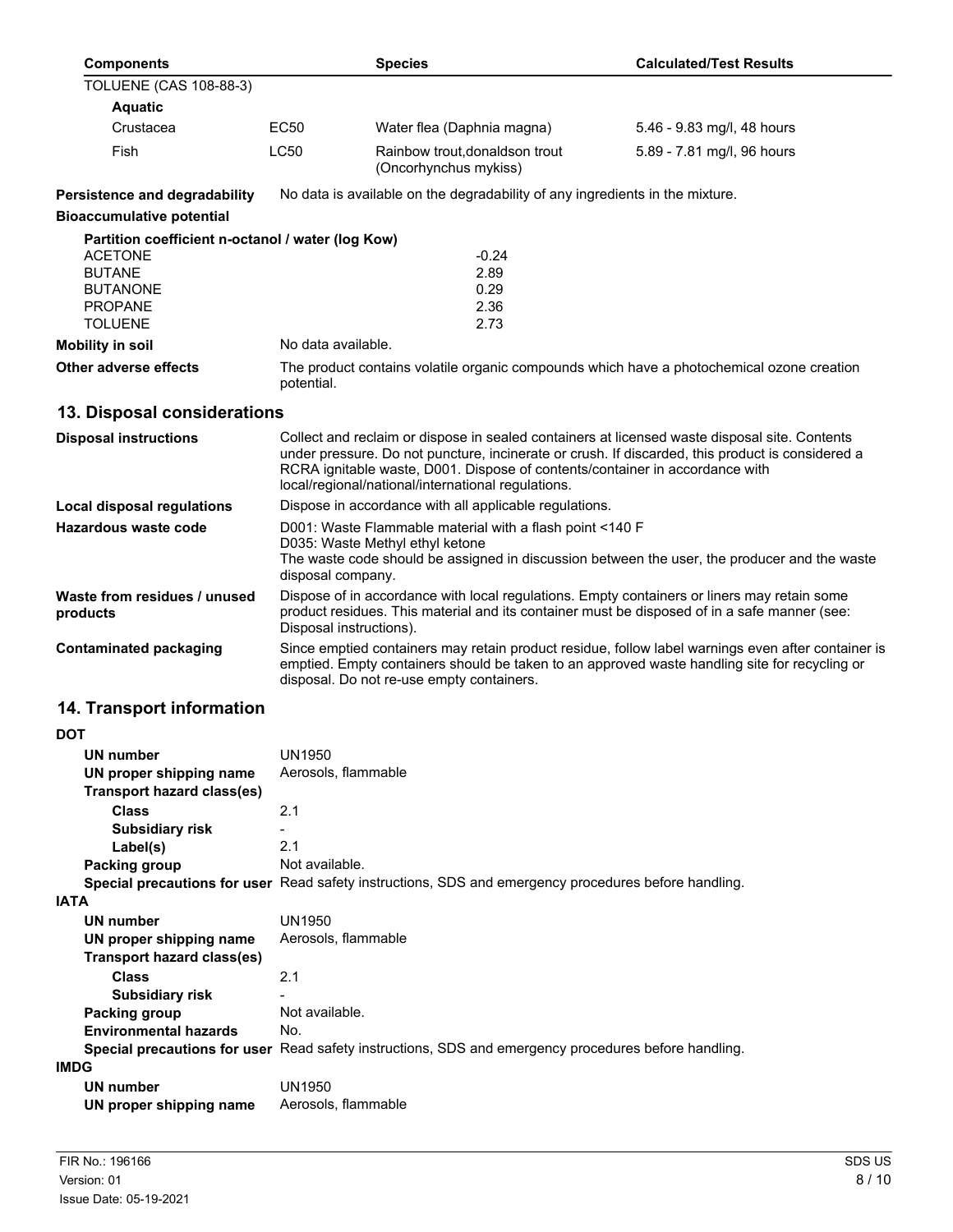**Class** 2.1 **Transport hazard class(es) Subsidiary risk Packing group** Not available. **Marine pollutant** No. **Environmental hazards EmS** Not available. **Special precautions for user** Read safety instructions, SDS and emergency procedures before handling. **Transport in bulk according to** Not established. **Annex II of MARPOL 73/78 and the IBC Code DOT**



## **15. Regulatory information**

#### **US federal regulations**

This product is a "Hazardous Chemical" as defined by the OSHA Hazard Communication Standard, 29 CFR 1910.1200.

#### **Toxic Substances Control Act (TSCA)**

**TSCA Section 12(b) Export Notification (40 CFR 707, Subpt. D)**

Not regulated.

#### **CERCLA Hazardous Substance List (40 CFR 302.4)**

| ACETONE (CAS 67-64-1)                                       |                                                                | Listed. |
|-------------------------------------------------------------|----------------------------------------------------------------|---------|
| <b>BUTANE (CAS 106-97-8)</b>                                |                                                                | Listed. |
| BUTANONE (CAS 78-93-3)                                      |                                                                | Listed. |
| NITROCELLULOSE (CAS 9004-70-0)                              |                                                                | Listed. |
| <b>PROPANE (CAS 74-98-6)</b>                                |                                                                | Listed. |
| TOLUENE (CAS 108-88-3)                                      |                                                                | Listed. |
| <b>SARA 304 Emergency release notification</b>              |                                                                |         |
| Not regulated.                                              |                                                                |         |
|                                                             | OSHA Specifically Regulated Substances (29 CFR 1910.1001-1053) |         |
| Not listed.                                                 |                                                                |         |
| Superfund Amendments and Reauthorization Act of 1986 (SARA) |                                                                |         |
| <b>SARA 302 Extremely hazardous substance</b>               |                                                                |         |
| Not listed.                                                 |                                                                |         |
| SARA 311/312 Hazardous<br>chemical                          | Yes                                                            |         |